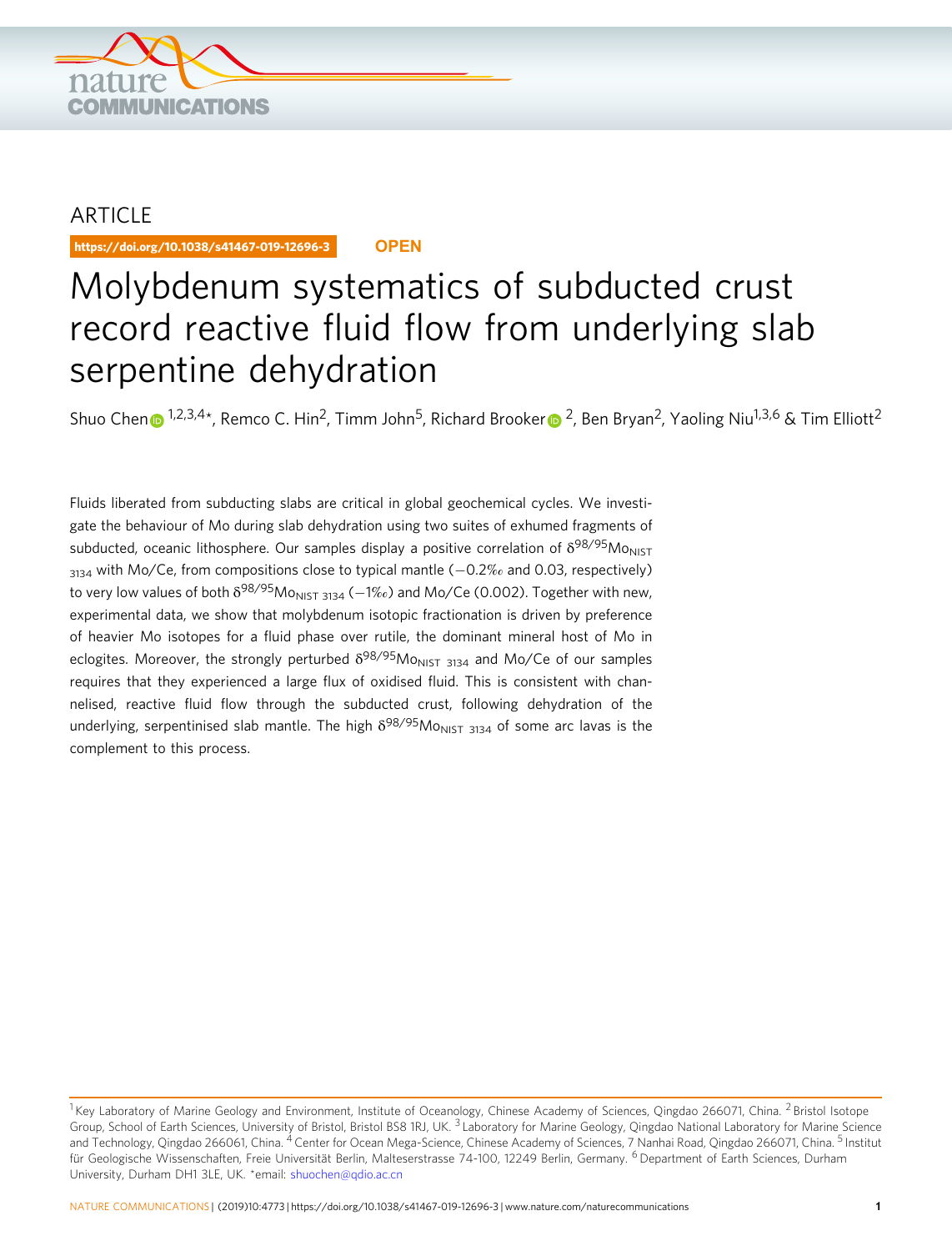ubduction zones are major sites of chemical exchange between Earth's deep interior and surface. The subducting oceanic lithosphere releases fluids through a series of metamorphic, dehydration reactions which induce melting in the mantle wedge and result in arc magmatism. The magnitude and origin of these key fluid fluxes, however, remain uncertain<sup>[1](#page-6-0)–3</sup>. The primary source of water to subduction zones has traditionally been linked to the breakdown of hydrous minerals contained in the oceanic crust<sup>4</sup>. However, more recent synthesis of highpressure experiments, geochemical observations and geophysical models argue that dehydration of subducting serpentinite plays a more critical role in elemental transport and arc magma generation (see review in ref.  $5$ ).

Whilst the importance for serpentine in bringing water down to sub-arc depths is now widely acknowledged, two contrasting scenarios are envisaged for its involvement<sup>[5](#page-6-0)</sup>. In one endmember, serpentine forms above the slab, trapping fluids released from the crust in the shallow subduction zone, and is down-dragged with the descending plate. This serpentine potentially forms a mechanical melange with the underlying crust and ultimately rises diapirically<sup>[6](#page-6-0)</sup>. This process has been invoked to account for the geology of some exhumed terrains<sup>[7](#page-6-0)</sup>, and aspects of arc magmatism<sup>8</sup>. A second conceptual model instead places the serpentine layer beneath the subducting crust, as a result of ingress of water along transform faults or during plate bending prior to subduction<sup>[9](#page-7-0)</sup>. Serpentine dehydration beneath the subducting crust facilitates the removal of elements from the whole crustal section during subsequent passage of the fluid into the source of arc magmas and so this scenario has major ramifications for element cycling<sup>10</sup>. Although an increasing number of seismological studies have presented evidence for significant subduction of serpentinised slab mantle at various destructive plate margins $11-13$  $11-13$ , its importance has also been vigorously questioned<sup>[14](#page-7-0)</sup>. New constraints to distinguish between these different models of serpentine involvement in arc magmatism would therefore be very valuable.

Molybdenum (Mo) systematics show promise for tracing the origin of fluids in subduction zones for two reasons. First, highpressure experiments have shown that Mo mobility reflects the redox condition of slab-derived fluids<sup>[15](#page-7-0)</sup>. Second, recent stu-dies<sup>[16](#page-7-0)-[19](#page-7-0)</sup> have shown that arc lavas are generally enriched in Mo and have  $\delta^{98/95}$ Mo<sub>NIST</sub> 3134 that are higher than values of the primitive mantle<sup>20</sup>, depleted mid-ocean-ridge basalts<sup>21</sup> and most oceanic sediments<sup>[17](#page-7-0)</sup>. The high  $\delta^{98/95}$ Mo<sub>NIST</sub> 3134 in depleted arc lavas has been inferred to reflect Mo isotopic fractionation caused in its partitioning into fluids traversing the subducting crust from underlying, serpentine dehydration $17,18$ . If correct, then Mo isotope systematics can identify the style of serpentine involvement in arc magmatism, although other interpretations of high  $\delta^{98/95}$ Mo<sub>NIST 3134</sub> in arc lavas have been proposed<sup>[16](#page-7-0),[19](#page-7-0)</sup>.

Here, by analysing material complementary to arc magmatism, namely exhumed fragments of subducted oceanic lithosphere, we provide a fresh perspective on the cause of Mo isotopic fractionation during subduction. In natural and experimental samples, we show that Mo in rutile, a common accessory phase in the mafic, subducted crust, is isotopically light. We further report low  $\delta^{98/95}$ Mo<sub>NIST 3134</sub> and Mo/Ce in bulk eclogite and blueschist samples that reflect the control of residual rutile during fractional loss of Mo caused by a large, oxidised, reactive-fluid flux.

### Results

Samples. We have examined samples from two wellcharacterized metaophiolite complexes (Table [1;](#page-2-0) Supplementary Table 1). The Raspas Complex, Ecuador, contains metasediments, blueschists, eclogites, and eclogite-facies, serpentinised peridotite, which all experienced similar peak pressure-temperature conditions of  $\sim 2 \text{ GPa}$  and  $600 \pm 50 \text{ °C}^{22,23}$ . The Cabo Ortegal Complex eclogites record comparable peak metamorphic conditions of 650–670 °C, using Zr-in-rutile data from Schmidt et al.<sup>24</sup> in combination with a temperature calibration from Ferry and Watson<sup>[25](#page-7-0)</sup> and pressures > 1.7 GPa<sup>[26](#page-7-0)</sup>.

The eclogites from both suites have Nd isotope ratios and key trace-element ratios like those of mid-ocean ridge basalts (MORB), see Fig. [1](#page-2-0)a. This indicates a depleted, oceanic crustal protolith, as expected of typical subduction zones and further precludes significant contributions from sediment melts or crustal  $contamination<sup>23,27</sup>$  $contamination<sup>23,27</sup>$  $contamination<sup>23,27</sup>$  $contamination<sup>23,27</sup>$  $contamination<sup>23,27</sup>$ . Although the Raspas blueschists are more 'enriched', they still have oceanic geochemical affinities (Fig. [1](#page-2-0)a) and are inferred to represent subducted seamounts<sup>[23](#page-7-0)</sup>. Elements which show consistent, depleted, MORB-like characteristics in the eclogites (e.g. rare earth elements, high field strength elements and thorium) are empirically inferred to be fluid immobile $10,23$ and this set of elements is consistent with those considered to be fluid immobile from arc lavas systematics $28$ . More strictly, these observations suggest that there is residual zoisite and rutile along the pathway of percolating fluids which results in the immobility of these elements.

Fluid mobile elements reflect a more complex history (Fig. [1b](#page-2-0)). Compared with a MORB protolith, Sr is depleted relative to Nd, a fluid immobile element of similar magmatic incompatibility. Such elemental loss to slab-derived fluids is consistent with arc lava systematics $28,29$ . Barium has also been inferred to be highly fluid mobile during subduction<sup>[28](#page-7-0)</sup> and it has been observed to be specifically enriched in fluid inclusions within the Raspas eclogites $30$ . Yet, relative to its fluid immobile analogue Th, Ba is not as ubiquitously depleted as Sr in the eclogites (Fig. [1b](#page-2-0)). The anomalously high concentrations of Ba (and some other elements such as Pb and K, not shown) can be linked to secondary formation of phengite from late percolating fluid, which can locally re-enrich eclogites in fluid mobile elements compatible in this phase<sup>[23](#page-7-0)</sup>.

Molybdenum systematics of exhumed oceanic crust. As with some of the more traditionally used fluid mobile elements (Fig. [1](#page-2-0)b), our samples show notable perturbations of their Mo elemental and isotope systematics relative to unaltered, depleted MORB (Fig. [2\)](#page-3-0). Given comparably incompatible behaviour of Mo and Ce in magmatic processes, oceanic basalts have nearly constant  $Mo/Ce^{31}$  $Mo/Ce^{31}$  $Mo/Ce^{31}$ . All the eclogite samples studied here have  $Mo/Ce$ considerably lower than this canonical mantle value of  $\sim 0.03^{31}$ . The majority of eclogites also have significantly isotopically lighter Mo than either altered or unaltered oceanic crust (Fig. [2](#page-3-0)). There is a general trend from unaltered, depleted MORB towards low Mo/Ce and low  $\delta^{98/95}$ Mo<sub>NIST 3134</sub>, albeit with two outliers with less negative  $\delta^{98/95}$ Mo<sub>NIST 3134</sub> at low Mo/Ce. Notably, the sample array appears to originate from a normal MORB composition rather than a significantly altered oceanic crustal (AOC) protolith (Fig. [2\)](#page-3-0).

For one eclogite sample (SEC46-1) we have analysed the Mo concentrations and isotope compositions of individual phases (Table [1\)](#page-2-0). In keeping with the work of Zack et al. $32$ , rutile is the dominant host of Mo ( $\sim$  5 µg g<sup>-1</sup>). Rutile is also isotopically lighter ( $\delta^{98/95}$ Mo<sub>NIST 3134</sub> = −0.75‰) than co-existing omphacite  $(\delta^{98/95}Mo_{NIST 3134} = -0.16\%)$  and garnet  $(\delta^{98/95}Mo_{NIST 3134} =$ −0.29‰). Compositional and modal data from the minerals can be used to reconstruct a bulk eclogite value ( $\delta^{98/95}$ Mo<sub>NIST</sub> 3134 = −0.58‰) within error of the measured whole rock analysis (Table [1\)](#page-2-0). We further analysed rutile separates from one of the perturbed, higher Ba/Th samples (SEC43-1) which gave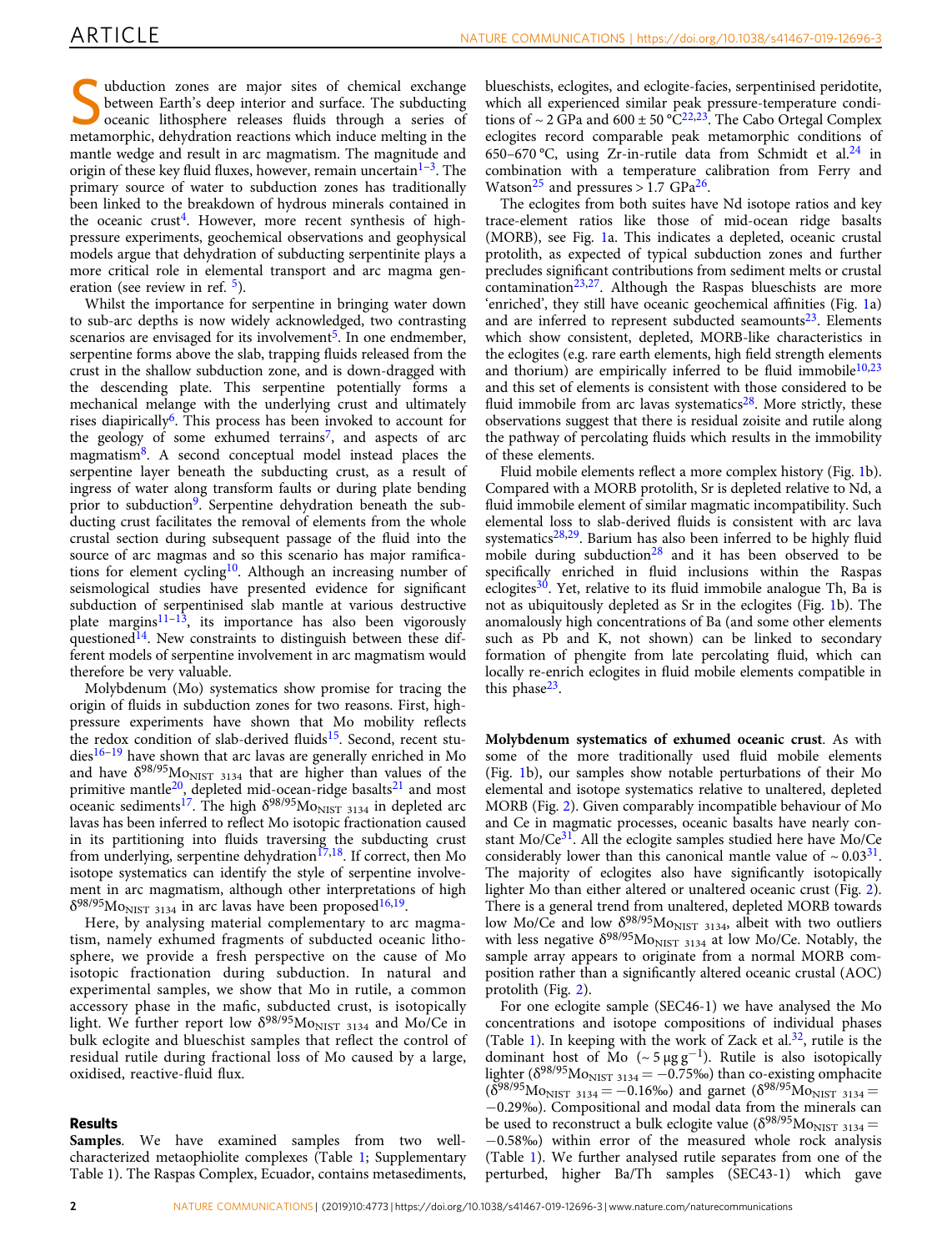| CADO OLIEKAI COMPIEA         |                          |                              |                                               |                |                    |                           |
|------------------------------|--------------------------|------------------------------|-----------------------------------------------|----------------|--------------------|---------------------------|
| <b>Sample</b>                | Rock/mineral type        | [Mo] $\mu$ g g <sup>-1</sup> | $\delta^{98/95}$ Mo <sub>nist 3134</sub> (%o) | n              | Mo/Ce <sup>a</sup> | 143 <sub>Nd/144</sub> Ndb |
| Raspas Complex (Ecuador)     |                          |                              |                                               |                |                    |                           |
| <b>SEC15-2</b>               | Blueschist               | 0.383                        | $-0.49 \pm 0.03$                              | 3              | 0.011              |                           |
| SEC16-1                      | Blueschist               | 0.102                        | $-0.99 \pm 0.03$                              |                | 0.002              | 0.512870(3)               |
| SEC42-6                      | MORB-type eclogite       | 0.178                        | $-0.38 \pm 0.03$                              | 3              | 0.011              | 0.513072(2)               |
| SEC43-1                      | MORB-type eclogite       | 0.052                        | $-0.37 \pm 0.05$                              |                | 0.004              | 0.513174(2)               |
| $SEC43-1c$                   | MORB-type eclogite       | 0.055                        | $-0.35 \pm 0.05$                              |                | 0.005              |                           |
|                              | Rutile                   | 2.440                        | $-0.31 \pm 0.05$                              | 3              |                    |                           |
| SEC43-3                      | MORB-type eclogite       | 0.145                        | $-0.53 \pm 0.03$                              |                | 0.011              | 0.513214(3)               |
| SEC44-1                      | MORB-type eclogite       | 0.042                        | $-0.20 \pm 0.04$                              |                | 0.004              | 0.513182(3)               |
| $SEC44-1c$                   | MORB-type eclogite       | 0.043                        | $-0.13 \pm 0.04$                              |                | 0.004              |                           |
| SEC46-1                      | MORB-type eclogite       | 0.137                        | $-0.57 \pm 0.04$                              |                | 0.010              | 0.513213(2)               |
|                              | Fine rutile              | 5.330                        | $-0.75 \pm 0.08$                              | 3              |                    |                           |
|                              | Coarse rutile            | 4.418                        | $-1.26 \pm 0.02$                              | 3              |                    |                           |
|                              | Garnet                   | 0.064                        | $-0.29 \pm 0.05$                              |                |                    |                           |
|                              | Omphacite                | 0.141                        | $-0.16 \pm 0.05$                              | 3              |                    |                           |
| SEC46-2                      | MORB-type eclogite       | 0.058                        | $-0.68 \pm 0.04$                              |                | 0.004              |                           |
| SEC47-1                      | MORB-type eclogite       | 0.102                        | $-0.52 \pm 0.03$                              | $\overline{2}$ | 0.009              | 0.513189(3)               |
| SEC50-1                      | Retrogressed eclogite    | 0.130                        | $-0.45 \pm 0.01$                              | $\overline{2}$ | 0.011              |                           |
| SEC26-3                      | Serpentinised peridotite | 0.017                        | $0.13 \pm 0.10$                               |                | 0.515              |                           |
| $SEC26-3c$                   | Serpentinised peridotite | 0.016                        | $0.14 \pm 0.08$                               |                | 0.485              |                           |
| SEC35-2                      | Serpentinised peridotite | 0.007                        |                                               | 1              | 0.500              |                           |
| Cabo Ortegal Complex (Spain) |                          |                              |                                               |                |                    |                           |
| SCO1-1                       | MORB-type eclogite       | 0.149                        | $-0.40 \pm 0.01$                              | 2              | 0.016              | 0.513117(4)               |
| SCO2-1                       | MORB-type eclogite       | 0.292                        | $-0.37 \pm 0.05$                              | 3              | 0.018              | 0.512929(3)               |
| SCO9-2                       | MORB-type eclogite       | 0.105                        | $-0.43 \pm 0.03$                              |                | 0.017              | 0.513233(4)               |
| SCO12-4                      | MORB-type eclogite       | 0.102                        | $-0.58 \pm 0.04$                              |                | 0.012              | 0.513238(4)               |
| SCO16-1                      | MORB-type eclogite       | 0.091                        | $-0.49 \pm 0.03$                              |                | 0.015              | 0.513233(4)               |
| SCO18-1                      | MORB-type eclogite       | 0.493                        | $-0.33 \pm 0.02$                              | 3              | 0.031              | 0.513151(4)               |
| SCO23-1                      | MORB-type eclogite       | 0.089                        | $-0.46 \pm 0.04$                              | 1              | 0.013              | 0.513237(4)               |

<span id="page-2-0"></span>Table 1  $\delta^{98/95}$ Mo<sub>NIST</sub> <sub>3134</sub> and Mo concentrations in high-pressure mafic and ultra-mafic samples from Raspas Complex and Cabo Ortegal Complex

Uncertainties of  $\delta^{98/95}M_{\text{ONIST 3134}}$  are given as two standard deviation (2 SD, n > 1) or two standard error (2SE, n = 1), where n refers to number of isotopic analyses using the same solution ece concentration is from refs. 23,40<br>B 143Nd/144Nd of the eclogites from Cabo Ortegal are measured in this study (see Supplementary information); others are from ref. <sup>[27](#page-7-0)</sup>; numbers in parentheses are two standard errors i

<sup>c</sup>Replicate analysis on separate dissolution of the sample powder. On sample SEC46-1, we made two measurements of rutile separates: one picked very carefully to include only distinct, fine rutile needles<br>(labelled fine ru perhaps reflect different generations of growth from different fluid compositions. We have somewhat arbitrarily assumed equal proportions of the different phases in reconstituting the whole rock Mo isotope composition of SEC46-1 (−0.58‰ comparing to the measured −0.57 ± 0.04‰)



Fig. 1 Protoliths and subduction modification of studied eclogites and blueschists. a <sup>143</sup>Nd/<sup>144</sup>Nd versus Nb/La (weight ratio). These fluid immobile elements should be little influenced by fluid loss during subduction and so reflect protolith compositions. **b** Sr/Nd vs Ba/Th (weight ratios). These two ratios of fluid mobile over fluid immobile elements of similar magmatic incompatibility show the effects of subduction zone processes. Most of the metabasalts have low Sr/Nd relative to mid-ocean ridge basalts (MORB), complementary to elevated Sr/Nd in arc lavas. Their Ba/Th are more variable, including some low values but ranging to higher values reflecting late phengite addition. Data sources: MORB is from compilation in ref.  $^{70}$  $^{70}$  $^{70}$ , ocean island basalts (OIB) and volcanic arc lavas compiled from PetDB [\(http://www.earthchem.org/petdb](http://www.earthchem.org/petdb)); Trace elements and Nd isotopes of samples from this study compiled from ref. [23,27,40](#page-7-0) (see Supplementary Table 1), except for Nd isotopes of Cabo Ortegal Complex measured in this study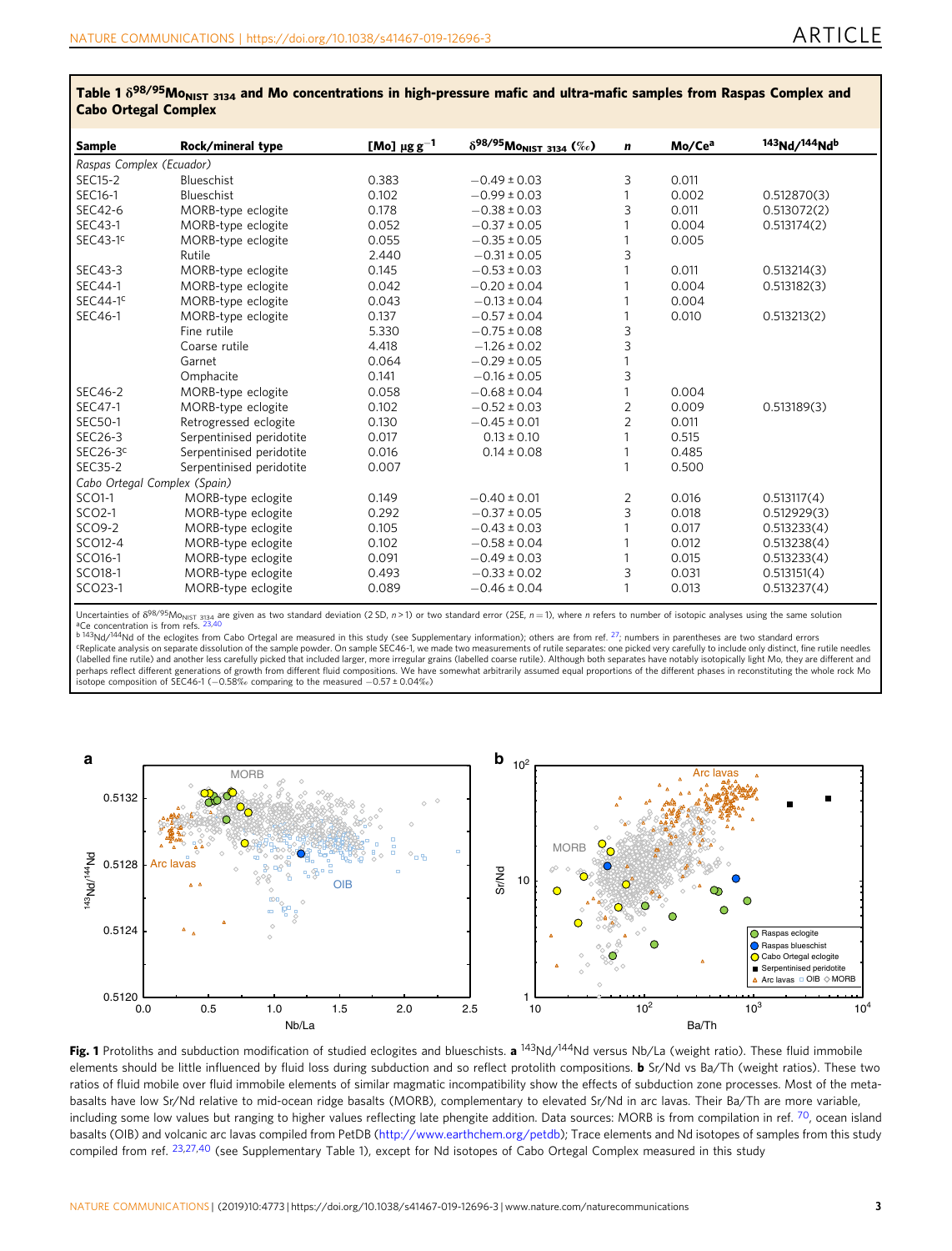<span id="page-3-0"></span>

Fig. 2 Observed and modelled variations in Mo isotope compositions as a function of Mo/Ce. Grey lines are model  $\delta^{98/95}$ Mo<sub>NIST 3134</sub> in residual oceanic crust following fractional loss of Mo-carrying fluids using different fractionation factors (α) between fluid and eclogite at 2.6 GPa, 600 °C and an oxygen fugacity of  $FMQ + 4$  (see Methods). Tick marks denote 10% increments of fluid loss by mass. We also plot reference values for: depleted mid-ocean ridge basalts (MORB) (ref. <sup>[21](#page-7-0)</sup>), altered oceanic crust (AOC) using the Super Composite composition from ODP Site 80[117](#page-7-0) and fluid-rich arc lavas<sup>16-[19,](#page-7-0)61</sup>, selected with Ba/Th > 400 to minimise complexity of variable sediment contributions. The representative sample uncertainty is from replicate analyses of W-2a

 $\delta^{98/95}$ Mo<sub>NIST 3134</sub> = -0.31‰, in keeping with its higher bulk δ<sup>98/95</sup>Mo<sub>NIST</sub> 3134·

Our analysis of one eclogite that shows petrological signs of regression (SEC50-1), is not noticeably distinct from the others (Table [1](#page-2-0)), indicating the Mo systematics are robust to resetting and dominantly reflect prograde processes. Two serpentinites from the Raspas complex have high  $\delta^{98/95}$ Mo<sub>NIST 3134</sub> (>0.1‰), presumably reflecting their interaction with isotopically heavy seawater  $(\delta^{98/95}Mo_{NIST 3134} \sim 2.3\%)^{33}$  $(\delta^{98/95}Mo_{NIST 3134} \sim 2.3\%)^{33}$  $(\delta^{98/95}Mo_{NIST 3134} \sim 2.3\%)^{33}$  during serpentinisation. Although the serpentinites are enriched in Mo relative to Ce (Table [1](#page-2-0)), their Mo abundances are still very low (<20  $\text{ng g}^{-1}$ ), and markedly lower than even the most Mo-depleted eclogites.

High-pressure experiments. In order to help account for our observations, we conducted experiments on the fractionation of Mo isotopes between rutile and hydrous siliceous melt. The latter is taken to represent subduction zone fluids, and though an imperfect analogue, it provides an experimentally convenient initial means to assess possible isotopic fractionation. It is important to note that Mo is dominantly tetrahedrally coordinated, as  $Mo(VI)O<sub>4</sub><sup>2–</sup>$  species, both in siliceous melts<sup>[34](#page-7-0)</sup> and aqueous fluids $35$ . In contrast, Mo occupies an octahedral site in rutile. Given co-ordination changes are a major driver of isotopic fractionation (e.g. ref.  $36$ ), siliceous melt should therefore provide an adequate substitute for aqueous fluid for this preliminary investigation.

Experimental procedures are detailed in Methods and the results of the one successful experiment are summarised in Supplementary Table 2. We show that the liquid phase is isotopically heavier than the rutile  $(\Delta^{98/95}Mo_{fluid\text{-}rutile}=0.90\pm$ 0.17‰ at 600 °C, see Methods), consistent with the sense of fractionation predicted by rule of thumb changes in co-ordination of Mo between rutile and fluid/melt.

#### **Discussion**

We argue that the marked depletion of Mo recorded by low Mo/ Ce (Fig. 2) reflects its loss during extensive reactive fluid flow across the subducted crust<sup>[10,37](#page-7-0)</sup>, in keeping with low Sr/Nd in the eclogites (Fig. [1](#page-2-0)b). The coupled decrease in  $\delta^{98/95}$ Mo<sub>NIST</sub> 3134 and Mo/Ce (Fig. 2) implicates isotopic fractionation is associated with Mo loss. The nearly two orders of magnitude variation in Mo/Ce indicates a variable degree of interaction with fluid as might be as anticipated from channelised flow during slab dehydration<sup>10,38,39</sup>. All samples have Mo/Ce lower than MORB and so Mo does not seem to be significantly affected by the subsequent process that adds some fluid mobile elements such as Ba (Fig. [1b](#page-2-0)). This addition reflects late fluid percolation that causes secondary growth of phengite. Such a fluid is unlikely to cause further rutile growth to host additional Mo but should be isotopically heavy (see below) such that re-equilibration will increase the  $\delta^{98/}$  $95Mo<sub>NIST 3134</sub>$  of existing rutile, as we observe in one rutile sample (SEC43-1, Table [1\)](#page-2-0), and move the bulk samples above the main array (Fig. 2) as is observed for two samples.

Pre-existing protolith Mo isotope heterogeneity $21$  or variable interaction with sediment-derived melts $17,18$  $17,18$  $17,18$  might be invoked to explain the Mo isotopic variability. However, the enriched MORB have higher rather than lower  $\dot{\delta}^{98/95}$ Mo<sub>NIST 3134</sub> than depleted MORB<sup>[21](#page-7-0)</sup> and although interaction with sediment-derived melts has been used to explain light Mo isotopes in some arc lavas $17,18$ , this scenario can be ruled out as the eclogites have MORB-like rare earth element patterns and Nd isotopic signatures $23,27,40$ .

As an initial quantification of the Mo systematics of the eclogites, we have modelled our data using a Rayleigh fractionation calculation (see Models). This simplistic approach provides a minimum estimate of the relative amount of fluid that has interacted with the residual solid. The slope of the data in Fig. 2 is essentially controlled by the fractionation factor  $(\alpha_{\text{fluid-eclogite}})$ , which we therefore empirically infer to be 1.0002–1.0004 (Fig. 2), corresponding to instantaneous fluid-rutile differences (Δ98/  $95Mo<sub>fluid-rutile</sub>$  of 0.9–1.1‰. These values are reassuringly similar in sign and magnitude to our experiments  $(0.9 \pm 0.17)$ %, see above), despite the differences in fluid composition of our experiments and those experienced by the eclogites (see Methods for further discussion).

The magnitude of decrease in Mo/Ce and  $\delta^{98/95}$ Mo<sub>NIST</sub> 3134 of a sample depends on its net Mo loss, which is a function of the fraction of fluid loss and Mo solubility in the fluid. Fortunately, the temperature and oxygen fugacity  $(fO<sub>2</sub>)$  dependence of solubility of Mo in fluids at appropriate sub-arc conditions have been experimentally calibrated<sup>15</sup>. Since the temperature of rutile equilibration is independently monitored by its Zr concentration[24](#page-7-0) or other thermobarometry[22](#page-7-0),[23](#page-7-0), our data allow us to examine the  $fO<sub>2</sub>$  of the fluids that transported Mo from the eclogites. Admittedly, we also need to stipulate residual mineralogy and fluid salinity, but these are sufficiently well constrained for the sensitivity of the calculation to these parameters. We assume that the eclogites have garnet/clinopyroxene = 30:70 and contain 1.5% rutile<sup>23</sup>, as set by the typical depleted MORB Ti contents of the samples. Evidence from experiments and natural rocks indicate that high-pressure fluids liberated by dehydration have low salinities<sup>[41](#page-7-0)</sup> and this has been specifically documented for fluid inclusions trapped in the Raspas eclogites $30$ . We use a fluid containing 5 wt% NaCl as an appropriate composition (parameters and models are described in detail in the Methods).

We illustrate the isotopic effects of Mo removal by fluid loss from subducted crust in Fig. [3](#page-4-0)a. Significant Mo loss and associated isotopic fractionation in the residual eclogite is only achieved as a result of high Mo solubility at oxygen fugacities at least two orders of magnitude above the fayalite-magnetite-quartz buffer (FMQ + 2). Even for a fluid as oxidised as  $FMQ + 5$ , a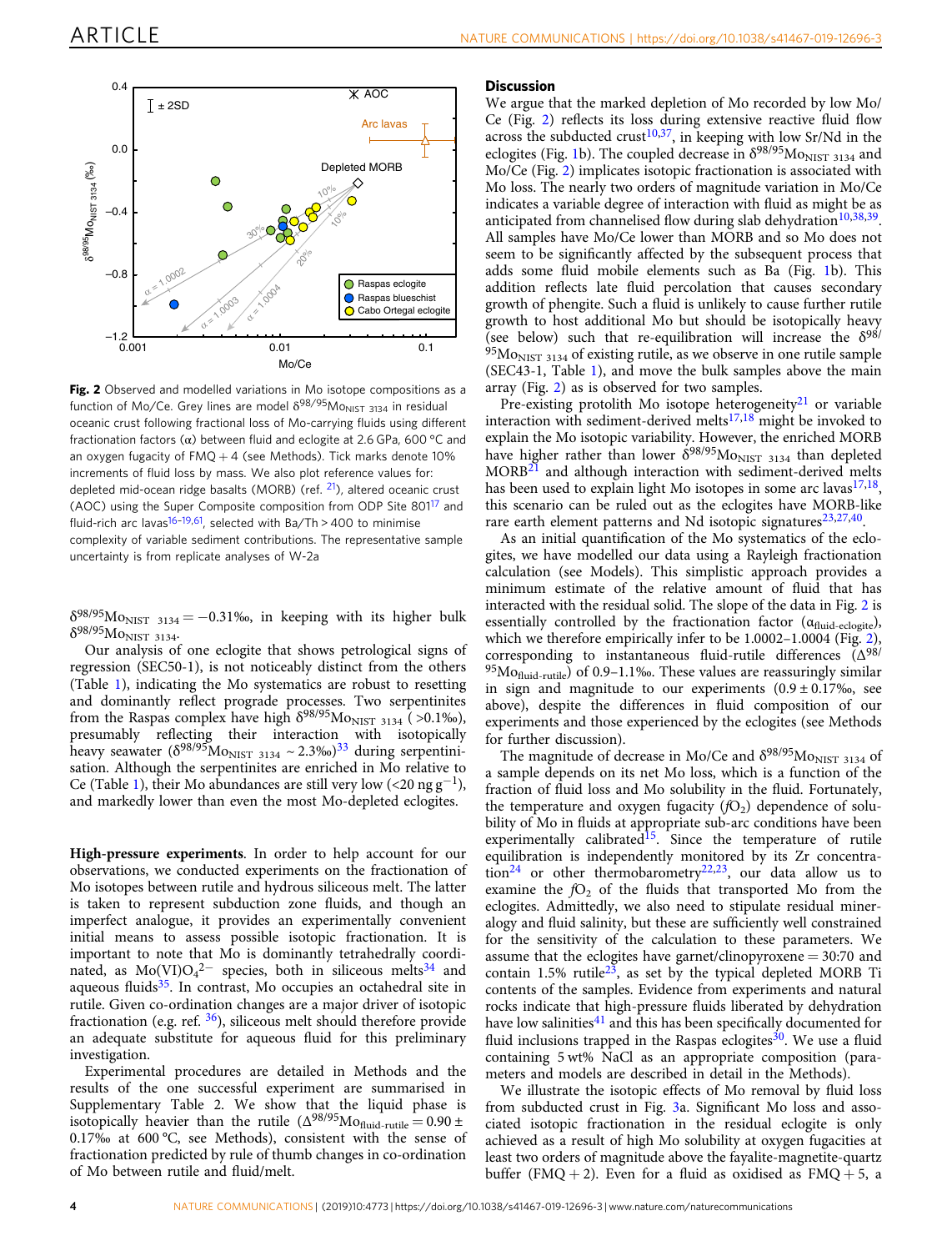<span id="page-4-0"></span>

Fig. 3 Modelled variations in Mo isotope composition as a function of mass fraction of fluid removed (F). a Results of the same model as in Fig. [2,](#page-3-0) but for different oxygen fugacities. Solid band represents the average  $\delta^{98/2}$ <sup>95</sup>Mo<sub>NIST</sub> 3134  $\pm$  1 SD of eclogites and blueschists. **b** Histograms of modelled fractions of fluid removed, calculated for eclogites and blueschists (at two different oxygen fugacities) to illustrate the range of fluid loss required to account for their observed  $\delta^{98/95}$ Mo<sub>NIST</sub> 3134

sizeable relative fluid loss ( $F > 0.05$ ) is still required to reproduce the low  $\delta^{98/95}$ Mo<sub>NIST 3134</sub> we observe in our samples (Fig. 3a). This fraction of fluid loss is more than the upper bound of  $\sim$  5% for the initial water content of subducting crust that can be estimated from analyses of the most altered, uppermost  $\sim$  500 m of mafic oceanic crust<sup>[42](#page-7-0)</sup>, and much more than typical water contents <  $0.6$  wt% in unaltered, depleted MORB $43$  which appears a more likely protolith of our eclogite samples (Fig. [2\)](#page-3-0). Much larger fractions of fluid loss are required to model the isotopically lightest Mo compositions at lower  $fO<sub>2</sub>$  (Fig. 3a, b).

Not only is the amount of fluid that can be released from the subducted AOC limited but it is also unclear if such fluids will be sufficiently oxidising. There are few studies of the oxygen fugacity of prograde conditions recorded by exhumed eclogites that might have been imposed on fluids released, but the typical presence of pyrite inclusions in garnets<sup>44</sup> suggests modest  $fO<sub>2</sub>$ , estimated to be a little below FMQ for Tian Shan eclogites $45$ . Further evidence that an external source of fluid is key for perturbing the Mo systematics is that the most extreme  $\delta^{98/95}$ Mo<sub>NIST</sub> 3134 and Mo/Ce are displayed by a blueschist, which must have experienced less loss of its initial water budget than an eclogite in a simple model of prograde fluid loss. Importantly, this low  $\delta^{98/95}$ Mo<sub>NIST 3134</sub> of the blueschist is not related to differences in protolith composition as Bezard et  $al<sup>21</sup>$  $al<sup>21</sup>$  $al<sup>21</sup>$  showed that enriched MORB (analogous to the Raspas blueschists, Fig. [1](#page-2-0)) have higher  $\delta^{98/95}$ Mo<sub>NIST 3134</sub> than depleted MORB (analogous to the Raspas eclogites).

An underlying serpentinised, slab mantle is an appealing potential source of oxidised and abundant fluids<sup>[10,30,46](#page-7-0)-50</sup>. Serpentinites have low Mo abundances (Table [1](#page-2-0)) and so serpentine derived fluids will have the capacity to dissolve and transport Mo from the overlying crust, through which the fluids must pass as a consequence of subducted slab stratigraphy. Intrinsic, chemical heterogeneities within the serpentinites cause fluid flow channelization<sup>[12](#page-7-0),[38](#page-7-0)</sup>. Although all eclogites will have experienced some fluid flow, not least to facilitate transformation to an eclogite-facies assemblage either by blueschist dehydration or gabbro-to-eclogite conversion<sup>10</sup>, the variable Mo isotope systematics of the different samples (Fig. [2](#page-3-0)) indicates different fluid fluxes as would be anticipated from channelised flow.

Numerical models imply that uniform and pervasive porous flow is too slow to drain all water generated by dehydration of the slab, which requires high porosity, high permeability channels in a developing network $38$ . Clear geological evidence for such major conduits is lacking. While there are good examples of smaller scale, vein features $37-39$  $37-39$ , they are not sufficiently numerous to have been the locus of major fluid flow. Additionally, such veins are more fracture-like structures and do not clearly document fluid interaction with a large enough volume to provide the major chemical fluxes to subduction zone magmatism. Meso-scale flow structures (i.e. at a dm to m or 'hand specimen' scale) with high permeability generated by, for example, porosity wave-like mechanisms<sup>[51,52](#page-7-0)</sup> are thus required, but such permeability transients may leave no obvious record in the field $\frac{53}{3}$ . We suggest that the Mo systematics provide a valuable tracer of such meso-scale channelisation. In order to remove and isotopically fractionate Mo, fluid flow has to be reactive and not fracture dominated. The variability of the Mo depletion from the rock volumes represented by our bulk samples further indicates a decimetre length-scale or more for such channel organisation.

The highly oxidising conditions required for our calculated fluid flow are striking, but in keeping with independent work. Calculations indicate that fluids released from serpentine can be between  $FMQ + 2$  and  $FMQ + 5$ , depending on the buffering role of sulphides<sup>[48](#page-7-0),[54](#page-7-0)</sup>. Matjuschkin et al.<sup>55</sup> have experimentally demonstrated that the powerful eight-electron transition from sulphate to sulphide is highly pressure dependant and easily shifted to these high  $fO<sub>2</sub>$  values above 2 GPa. Recent experiments and observations further point to an important role for oxidised, serpentine derived fluids in the subduction zone<sup>[54](#page-7-0),56,57</sup>.

The isotopically light signature of exhumed depleted MORB eclogites makes an appropriate complement to isotopically heavy island arc lavas (Fig. [2](#page-3-0)). Although some sediment rich arc lavas also have elevated  $\delta^{98/95}$ Mo<sub>NIST</sub> 3134<sup>16,17</sup> and some authors<sup>[16,19](#page-7-0)</sup> have argued for a role of crystal fractionation in increasing  $\delta^{98/2}$  $95M<sub>ONIST 3134</sub>$  (see additional discussion in ref.  $58$ ), neither of these processes account for high  $\delta^{98/95}$ Mo<sub>NIST 3134</sub> in sediment poor, relatively mafic arc lavas $17,18$ . The high Mo contents of arc lavas imply a substantial flux of isotopically heavy  $\delta^{98/95}$ Mo<sub>NIST 3134</sub>. Freymuth et al.<sup>17</sup> argued that the high  $\delta^{98/95}$ Mo<sub>NIST 3134</sub> from ~500 m of AOC was insufficient to satisfy the Mo isotopic mass balance at the Mariana arc, requiring an additional source of isotopically heavy Mo. The Pb isotope systematics of the Mariana lavas further indicated that Pb, and by inference that of other fluid mobile elements, originated from largely unaltered, mafic crust<sup>17</sup>. Our study here illustrates a mechanism by which this source can supply isotopically heavy Mo (see Fig.  $4$ ).

Although we argue that serpentinites are the source of the fluid that results in the notable Mo isotopic fractionations, we stress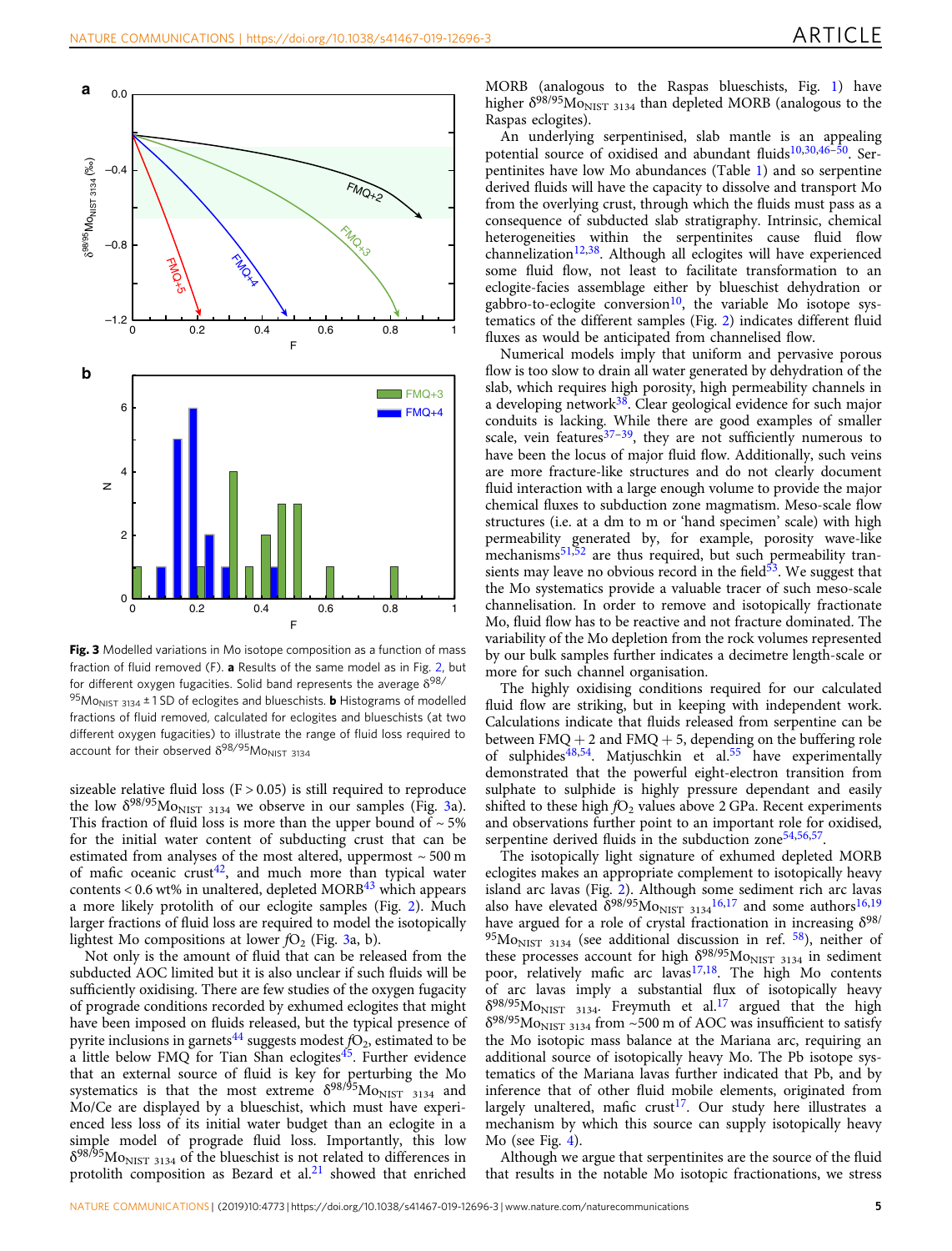<span id="page-5-0"></span>

Fig. 4 Cartoon of Mo isotope behaviour in subduction zones. The sketch indicates oxidised fluids from the dehydrating slab serpentine passing through the overlying oceanic crust, mobilizing Mo and leading to Mo isotopic fractionation. Resultant high  $\delta^{98/95}$ Mo<sub>NIST</sub> 3134 fluids traverse into the hotter interior mantle wedge and induce melting. See text for details

that the intrinsic Mo budget of the serpentines themselves is not significant in the overall mass balance. The isotopically heavy nature of Mo in serpentines can modestly add to the high  $\delta^{98/}$  $95M<sub>ONIST 3134</sub>$  of fluids added to arc lavas, but the total amount of Mo in the serpentinites is an order of magnitude less than the amount of Mo lost by the fluid-fluxed eclogites. The serpentinised peridotite in the Raspas complex at peak metamorphic conditions (~2 GPa and ~600 °C) must have already lost water through brucite–antigorite breakdown (ref. [38,47\)](#page-7-0). Either this reaction, or alternatively terminal antigorite breakdown (>600 °C; ref. [47](#page-7-0)), which occurred further down dip in the palaeo slab, provided the water to flux the eclogites.

An important consequence of our explanation of elemental and heavy isotope depletion of Mo in eclogites, and their complementary enrichment in arc lavas, is that oxidised fluids derived from serpentines must pass through the overlying crust via reactive flow. Our observations imply that crust and serpentinite are dominantly in their original stratigraphy, with the latter underlying the former (Fig. 4). This in turn argues against a melange zone as a dominant source of fluids for arc lavas (e.g., ref. [8\)](#page-7-0), which much less obviously requires passage of slab fluids through a coherent section of the oceanic crust.

In typical subduction zones, almost all isotopically light eclogites will be subducted to depth rather than exhumed. Thus, the distinctive Mo isotopic fingerprint imparted to the recycled crust should be evident in components of oceanic crust in ocean island basalts (OIB), if their sources are indeed dominated by recycled ocean crust. There are still limited Mo isotope analyses of OIB but  $\delta^{98/95}\rm{Mo}_{\rm{NIST}}$   $_{3134}$  lower than MORB values are observed by Liang

et al.[59.](#page-7-0) Moreover, these authors reported a trend of decreasing Mo/Ce with lower  $\delta^{98/95}$ Mo in a suite of OIB<sup>59</sup>, consistent with the systematics that our study would predict. We further note that the over-print of fluid addition in some eclogite samples (Figs. [1b](#page-2-0), [2](#page-3-0)) will add noise to this general relationship.

Our work illustrates the utility of the redox sensitive solubility of Mo in constraining fluid flow in the subduction zone. The extensive loss of Mo from subducted crust and its associated isotopic fractionation requires a large flux of oxidised fluid, most plausibly sourced from dehydration of underlying slab serpentine. Strong but variable perturbation of  $\delta^{98/95}$ Mo<sub>NIST 3134</sub> and Mo/Ce in all our samples of subducted crust suggests they experienced widespread, channelised, reactive fluid flow. As a result, these eclogites and blueschists carry the complementary signature to isotopically heavy and Mo enriched lavas observed in several island arcs.

#### Methods

Mo isotope measurements. Mineral separates were prepared using a magnetic separator and hand picking. To remove surface contamination, mineral separates were washed for 10 min in methanol, cold  $2 M HNO<sub>3</sub>$ , and then rinsed with deionised water.

Mo isotope analyses of the samples were performed at the Bristol Isotope Group, School of Earth Sciences, University of Bristol, using a double spike technique, largely following the protocols described in ref. [60.](#page-7-0) Unlike previous work undertaken in the lab, however, Parr bomb digestions were used to ensure complete dissolution of any rutiles which might be present in the eclogites. About 0.3–0.5 g powder was weighed into 25 ml PTFE beakers depending on the Mo concentration in each sample. For each 50 mg of sample, 1 mL reverse aqua regia  $(HNO<sub>3</sub>:HCl = 3:1)$  and 0.5 mL HF were added. The beaker was then inserted and sealed in a high-pressure bomb before placing in an oven at 200 °C for 15–48 h. Sample solutions were then evaporated to incipient dryness and re-dissolved in 6 M HCl until a clear solution was obtained. The digested sample was finally spiked with an enriched <sup>100</sup>Mo-<sup>97</sup>Mo double-isotope tracer and refluxed in 3 M HCl overnight in order to achieve sample-spike equilibration. We chose the geological reference material (GRM) W-2a to match the bulk-rock compositions and Mo concentrations of the eclogites, which we measured together with all batches of samples. We additionally measured GRM AGV-2 and JB-2, avoiding the heterogeneous, strongly Mo contaminated BHVO- $2^{60}$  $2^{60}$  $2^{60}$ . We made measurements of GRM using both high-pressure bomb and hotplate digestions, with no significant differences between results for either approach (Supplementary Table 3).

After chemical separation, samples were analysed using a multi-collector inductively coupled plasma mass-spectrometer (MC-ICPMS; Thermo Finnigan Neptune, serial no. 1020) aspirated as 50–70 ng g−<sup>1</sup> Mo solution in 0.4 M HNO3−0.05 M HF. These Mo concentrations are lower than typically used in previous work from the laboratory and standards were run under the same conditions to provide accurate comparison. Our Ruthenium (Ru) doping experiments show that Ru interferences can be effectively corrected using measurements of either <sup>99</sup>Ru or <sup>101</sup>Ru (Supplementary Fig. 1). However, we observed occasional, non-systematic, large signals on mass 99. These signals were most likely due to polyatomic ions (e.g., <sup>64</sup>Zn<sup>35</sup>Cl, <sup>40</sup>Ar<sub>2</sub><sup>19</sup>F) rather than Ru itself given an absence of similar intensities for  $101$ Ru, which we also monitored. Assuming such a signal on mass 99 was Ru would lead to an over-correction of the interference<sup>17</sup>. In order to avoid such artefacts, potential Ru interferences were corrected by both <sup>99</sup>Ru and <sup>101</sup>Ru for comparison, and data were rejected when the total 'Ru correction' was more than 0.1‰ in  $\delta^{98/95}M_{\rm ONIST}$  3134. As previously observed in double spiked isotope analyses, average compositions of the reference standard within a measurement session often deviate slightly from zero. A correction was made for such drift by subtracting the average composition of NIST SRM3134 in a measurement session from each sample analysis in the same session.

The results are reported in standard  $\delta^{98/95}$ Mo notation in per mil relative to NIST SRM3134, namely  $\delta^{98/95}M_{\rm ONIST\ 3134} = [(98Mo/95Mo)_{\rm sample}/(98Mo/95Mo)_{\rm NIST}$  $S_{\text{RMS134}}$  – 1]. Replicate digestions and measurements of GRM of W-2a (n = 13) yielded  $δ^{98/95}$ Mo<sub>NIST 3134</sub> = −0.03 ± 0.04‰ (2 SD), [Mo] = 0.41 ± 0.03 μg g<sup>-1</sup>, JB-2  $(n = 5)$  yielded δ<sup>98/95</sup>Mo<sub>NIST</sub> <sub>3134</sub> = 0.03 ± 0.04‰ (2 SD), [Mo] = 0.97 ± 0.15 μg g<sup>-1</sup>, and AGV-2 (n = 5) yielded  $\delta^{98/95}$ Mo<sub>NIST</sub> <sub>3134</sub> = −0.16 ± 0.04‰ (2 SD), [Mo] = 1.88 ± 0.05 μg g−<sup>1</sup> (see Supplementary Table 3). The isotopic compositions and concentrations of Mo of these GRM agree within error with previously-published values<sup>[17](#page-7-0),[20](#page-7-0),[21,60](#page-7-0)[,61](#page-8-0)</sup>. The total procedural blanks ranged from 45 to 217 pg ( $n = 6$ ), which are negligible for the samples.

Nd isotope measurements. Bulk-rock Nd isotope ratios of MORB-type eclogites from Cabo Ortegal Complex were measured using a Nu Plasma MC-ICPMS in the Institute of Oceanology, Chinese Academy of Sciences (IOCAS). About 50 mg of rock powders were dissolved with 1 ml reverse aqua regia  $(HNO<sub>3</sub>:HCl = 3:1)$  and 0.5 ml HF in a high-pressure jacket equipped Teflon beaker at 190 °C for 15 h, which was then dried and re-dissolved with  $2 \text{ ml } 3 \text{ M HNO}_3$  for  $2 \text{ h}$ . The final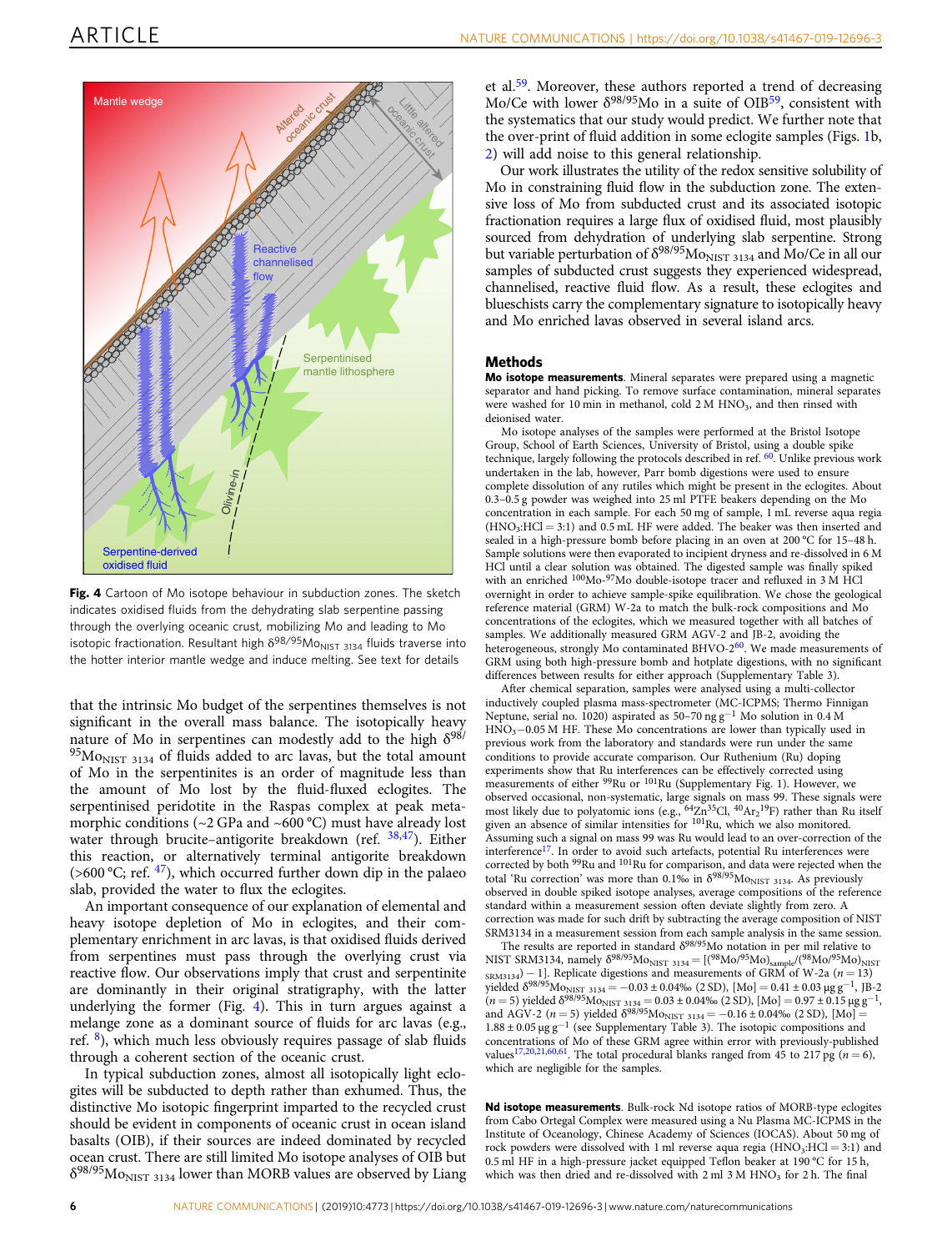<span id="page-6-0"></span>sample solution was first loaded onto Sr-spec resin to separate Sr, with the eluted sample solution collected and then loaded onto AG50W-X8 resin to separate rare earth elements (REE). The separated REE solution was dried and re-dissolved with 0.25 M HCl before being loaded onto Ln-spec resin to collect Nd. The measured 143Nd/144Nd ratios were normalised for instrumental mass fractionation using the exponential law to  $146Nd/144Nd = 0.7219$ . The international standard JNdi-1 was used as bracketing standard every four samples to monitor instrumental drift during the analysis. Repeated analysis for JNdi-1 gives an average  $\rm ^{143}Nd/^{144}Nd =$  $0.512114 \pm 0.000010$  ( $n = 8$ , 2 SD). The USGS rock standards of GSP-2 and BCR-2 run amongst the samples gave values of  $0.511369 \pm 0.000003$  (2SE) and  $0.512629 \pm$ 0.000003 (2SE), respectively, consistent with the reported reference values (0.511369  $\pm$  0.000003 and 0.512634  $\pm$  0.000012, respectively)<sup>62</sup>.

High-pressure experiments. To explore the role of rutile in Mo isotope fractionation during subduction processes, we have performed a preliminary set of experiments. As crystallising rutile in an aqueous fluid is challenging, we have instead examined Mo isotope fractionation between rutile and wet andesitic melts. Starting compositions (see Supplementary Table 4) are based on the SKHDAN1<br>composition of ref. <sup>[63](#page-8-0)</sup>, doped with 467 μg g<sup>−1</sup> Mo added as MoO<sub>3</sub> powder. This was prepared by mixing dried oxide and carbonate powders with an agate pestle and mortar. Following decarbonation, the powder mixtures were homogenised by melting at 1400 °C for 12 h and then quenched and ground to a fine powder before this melting and quenching procedure was repeated.

Starting mixtures were loaded into  $Au_{80}Pd_{20}$  capsules (3 mm outer diameter, ~7 mm length) after high purity water (182 k $\Omega$  m resistivity) was added to the capsule in an amount equivalent to  $\sim$  5% by weight of the loaded starting mixture. Capsules were then sealed by welding. Loss of water was carefully monitored by comparing capsule weights before and after welding. Experiments were performed in a half-inch end-loaded piston cylinder at the University of Bristol using saltpyrex assemblies with MgO fillers. Temperature was monitored with a C-type W-Re thermocouple. Experiments were performed at 1100–1200 °C and 2.0 GPa for 72 h prior to isobaric quenching by cutting the power.

Experimental evidence indicates that tetrahedrally coordinated  $Mo^{6+}$  in silicate liquids is stable at oxygen fugacities higher than approximately one log unit below the iron-wüstite oxygen buffer[34,](#page-7-0)[64](#page-8-0)–[66](#page-8-0). This oxygen fugacity is several orders of magnitude lower than relevant for our study. The 'intrinsic  $fO_2$ ' imposed by the assembly used in our experiments appears to be within one log unit of the Ni–NiO buffer (see ref.  $67$ ), which is about  $4$  orders of magnitude above the iron-wüstite buffer. As this is sufficiently removed from oxygen fugacity induced changes in Mo speciation,  $fO_2$  control was deemed not of primary concern here. We therefore applied no solid-state buffering system to control oxygen fugacity. Although Mo is generally a siderophile element, the high oxygen fugacity also limited loss of Mo to the  $Au_{80}Pd_{20}$  capsule, as confirmed by a mass balance (see below).

The compositions of the quenched experiments were analysed by electron microprobe (Cameca SX-100) at the University of Bristol using synthetic and natural minerals and glasses as standards. Glass major element compositions were determined at 20 kV with a 4 nA beam and 10 µm spot size. These measurements were followed by analysis of Mo with a 1  $\mu$ m diameter, 80 nA beam using three spectrometers to improve counting statistics. Subsequently, samples were crushed to a coarse powder (estimated grain size  $\sim$  20  $\upmu \textrm{m})$  and digested in pre-cleaned PFA beakers. Glass was preferentially dissolved by sonication in  $\sim 0.6$  M HF at room temperature for ~1.5 h. After removing the supernatant, the remaining material was found to consist mostly of rutile grains (cf. Supplementary Fig. 2), which were digested in 28 M HF and a few drops of 15.5 M HNO<sub>3</sub> on a hotplate (150 °C). Although this method of rutile-glass separation is remarkably successful, our isotope fractionation factor likely represents a minimum due to minor amounts of remaining glass in the rutile fraction. We note that our approach relies on rutile being insoluble in 0.6 M HF and so quantitatively retaining its budget of Mo. In this respect the experiments of Wilkinson<sup>[68](#page-8-0)</sup> provide a valuable reference. Wilkinson<sup>[68](#page-8-0)</sup> documented negligible dissolution of rutile using more extreme conditions of  $\sim$ 15 M HF at 100 °C for 24 h.

Our experiments showed that the stability of rutile as single liquidus phase occurred in a very narrow temperature window (between ~1150 °C and its liquidus at ~1200 °C), with titanite appearing at lower temperatures. We present the results of a single experiment at 1175 °C in which titanite appeared in minimal abundance except for the outermost, colder ends of the capsule (Supplementary Fig. 3). The experiment contained ~14% rutile by volume and Mo contents of  $360 \pm 29 \,\text{µg}\,\text{g}^{-1}$ and  $472 \pm 51 \,\mu g \,g^{-1}$  in rutile and 4.4 wt% water-bearing andesitic melt, respectively (see Supplementary Table 2). From these Mo contents and phase abundances, we obtain a reconstructed bulk Mo content of  $456 \pm 44 \,\mu g \,g^{-1}$ . This concentration is indistinguishable from the Mo content of ~467 ± 67  $\mu$ g g<sup>-1</sup> in the starting glass as determined by microprobe analysis, implying that even if any Mo loss occurred to the  $Au_{80}Pd_{20}$  capsule the Mo systematics of the sample-capsule system were buffered by the Mo-rich sample.

The Mo isotope compositions of rutile and glass from this experiment were analysed on replicates that were obtained by splitting the coarse powder obtained from the central, titanite-free area of the capsule (Supplementary Fig. 3). The  $\delta^{98/95}M_{\text{ONIST 3134}}$  of the rutile replicates were −0.28 ± 0.01‰ and  $-0.32\pm0.01\%$  (2 SD) and those of the glasses  $0.02\pm0.05\%$  and  $0.04\pm0.01\%$ (2 SD) (see Supplementary Table 2). On average, rutile has 0.33 ± 0.06‰ lower

 $\delta^{98/95}$ Mo<sub>NIST 3134</sub> compared with wet andesitic glass, corresponding to  $\Delta^{98/9}$  $^{95}Mo$ <sub>andesite-rutile</sub> = 0.90 ± 0.17‰ at an appropriate temperature for this study of 600 °C, after applying a temperature correction assuming no isotopic fractionation at infinite temperature and an inverse square relationship of the isotopic difference with absolute temperature.

Model. The Mo solubility in high-pressure (2.6 GPa) aqueous fluids is given by Bali et al.[15](#page-7-0) as the following equation:

Log[Mo] = 
$$
0.44 \times \text{Log}[fO_2] + 0.42 \times [\text{NaCl}] - 1.8 \times \frac{1000}{T} + 0.48
$$
 (1)

where concentrations are in molalities,  $fO<sub>2</sub>$  is oxygen fugacity and T is tem-perature in Kelvin. Bali et al.<sup>[15](#page-7-0)</sup> also presented Mo solubility in garnet, clinopyroxene and rutile at 2.6 GPa and 1000 °C. Together with the Mo solubility in fluid described above, fluid/mineral partitioning coefficients at 2.6 GPa and 1000 °C can therefore be determined, as presented by Bali et al.[15](#page-7-0) in their Table 4. However, Bali et al.[15](#page-7-0) did not investigate a temperature dependence for Mo solubility in the minerals, which hinders using Eq. (1) above to determine fluid/ mineral partition coefficients at 600 °C, the temperature of interest in our study. As rutile is the dominant Mo host in the eclogites we studied, we have used the temperature dependence of Zr solubility in rutile[25](#page-7-0) as analogue for the temperature dependence of Mo solubility in rutile to extrapolate the rutile solubility data from Bali et al.<sup>[15](#page-7-0)</sup> at 1000 to 600 °C. The validity of this approximation is supported for our purposes by the observation that the temperature dependence of Zr-in-rutile is similar to the temperature dependence of Ti in quartz<sup>[69](#page-8-0)</sup> and Ti in zircon<sup>25</sup>. The parameters used to calculate the fluid/mineral partition coefficients are given in Supplementary Table 5. The depleted MORB-type eclogite is assumed to have a mineral assemblage of garnet/clinopyroxene = 30:70 containing 1.5% of rutile (see the text). Applying these mineral abundance ratios and partition coefficients, the compositions remaining in the rocks  $(c_s)$  are calculated by Rayleigh distillation, given by the formula:

$$
c_{s} = c_{0} \times (1 - F)^{\left(\frac{1}{D} - 1\right)}\tag{2}
$$

Where  $c_s$  and  $c_0$  are the concentrations (weight fractions) of Mo and Ce in the remaining rock (i.e., residual eclogite) and initial, subducted ocean crust (i.e., fresh MORB), respectively. D is the bulk rock/fluid partition coefficient for the residual eclogite assemblages and  $F$  is the proportion of fluid removed/ flushed as mass fraction of the bulk rock. The mass fraction of Mo remaining in the rock is  $f_s$ :

$$
f_{\rm s} = (1 - F) \times c_{\rm s}/c_0 \tag{3}
$$

The  $\delta^{98/95}$ Mo in the remaining rock is calculated using an approximate form of the Rayleigh distillation equation:

$$
\delta^{98/95} \text{Mo}_{s} = \delta^{98/95} \text{Mo}_{0} + (\alpha - 1) \times \text{Inf}_{s}
$$
 (4)

where  $\delta^{98/95}\rm{Mo}_{\rm{s}}$  and  $\delta^{98/95}\rm{Mo}_{\rm{0}}$  are the  $\delta^{98/95}\rm{Mo}_{\rm{NIST}}$   $_{3134}$  of residual eclogite and initial subducted ocean crust, respectively, and α is the Mo isotope fractionation factor between fluid and bulk eclogite.

#### Data availability

The authors declare that the data generated or analysed during this study are included in this published article and its Supplementary Information files.

Received: 13 December 2018; Accepted: 19 September 2019; Published online: 21 October 2019

#### References

- Rüpke, L. H., Morgan, J. P., Hort, M. & Connolly, J. A. Are the regional variations in Central American arc lavas due to differing basaltic versus peridotitic slab sources of fluids? Geology 30, 1035–1038 (2002).
- 2. van Keken, P. E., Hacker, B. R., Syracuse, E. M. & Abers, G. A. Subduction factory: 4. Depth-dependent flux of H<sub>2</sub>O from subducting slabs worldwide. J. Geophys. Res. 116, B01401 (2011).
- Parai, R. & Mukhopadhyay, S. How large is the subducted water flux? New constraints on mantle regassing rates. Earth Planet. Sci. Lett. 317-318, 396–406 (2012).
- Peacock, S. A. Fluid processes in subduction zones. Science 248, 329-337 (1990).
- 5. Spandler, C. & Pirard, C. Element recycling from subducting slabs to arc crust: a review. Lithos 170, 208–223 (2013).
- 6. Gerya, T. V. & Yuen, D. A. Rayleigh–Taylor instabilities from hydration and melting propel 'cold plumes' at subduction zones. Earth Planet. Sci. Lett. 212, 47–62 (2003).
- 7. Marschall, H. R. & Schumacher, J. C. Arc magmas sourced from mélange diapirs in subduction zones. Nat. Geosci. 5, 862–867 (2012).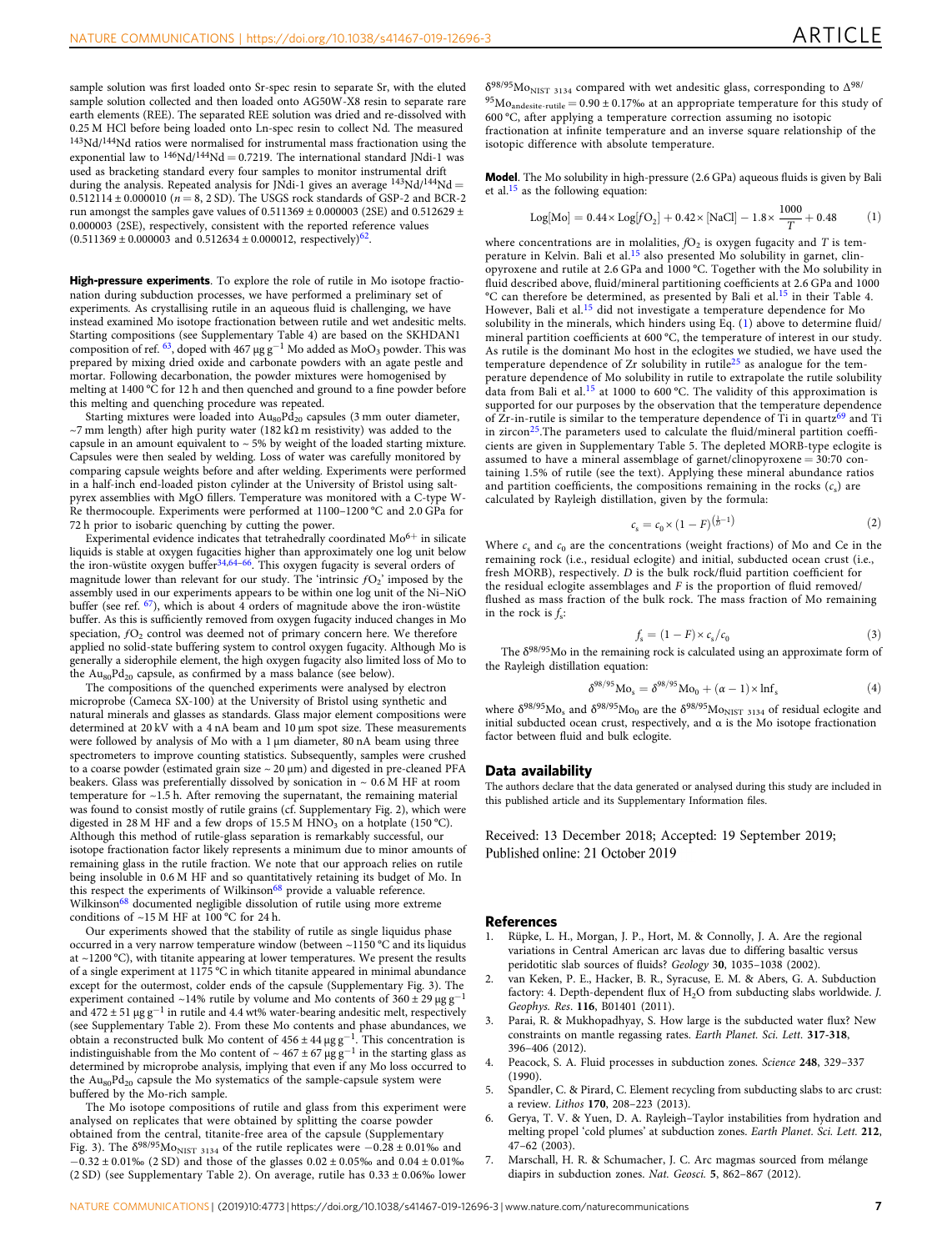- <span id="page-7-0"></span>8. Nielsen, S. G. & Marschall, H. R. Geochemical evidence for mélange melting in global arcs. Sci. Adv. 3, e1602402 (2017).
- 9. Ranero, C. R., Morgan, J. P., McIntosh, K. & Reichert, C. Bending-related faulting and mantle serpentinization at the Middle America trench. Nature 425, 367 (2003).
- John, T., Scherer, E. E., Haase, K. & Schenk, V. Trace element fractionation during fluid-induced eclogitization in a subducting slab: trace element and Lu–Hf–Sm–Nd isotope systematics. Earth Planet. Sci. Lett. 227, 441–456 (2004).
- 11. Cai, C., Wiens, D. A., Shen, W. & Eimer, M. Water input into the Mariana subduction zone estimated from ocean-bottom seismic data. Nature 563, 389–392 (2018).
- 12. Bloch, W. et al. Watching dehydration: seismic indication for transient fluid pathways in the oceanic mantle of the subducting Nazca Slab. Geochem. Geophys. Geosyst. 19, 3189–3207 (2018).
- 13. Van Avendonk, H. J. A., Holbrook, W. S., Lizarralde, D. & Denyer, P. Structure and serpentinization of the subducting Cocos plate offshore Nicaragua and Costa Rica. Geochem. Geophys. Geosyst.12, Q06009 (2011)
- 14. Korenaga, J. On the extent of mantle hydration caused by plate bending. Earth Planet. Sci. Lett. 457, 1–9 (2017).
- 15. Bali, E., Keppler, H. & Audetat, A. The mobility of W and Mo in subduction zone fluids and the Mo–W–Th–U systematics of island arc magmas. Earth Planet. Sci. Lett. 351-352, 195–207 (2012).
- 16. Wille, M. et al. Molybdenum isotope variations in calc-alkaline lavas from the Banda arc, Indonesia: Assessing the effect of crystal fractionation in creating isotopically heavy continental crust. Chem. Geol. 485, 1–13 (2018).
- 17. Freymuth, H., Vils, F., Willbold, M., Taylor, R. N. & Elliott, T. Molybdenum mobility and isotopic fractionation during subduction at the Mariana arc. Earth Planet. Sci. Lett. 432, 176–186 (2015).
- 18. König, S., Wille, M., Voegelin, A. & Schoenberg, R. Molybdenum isotope systematics in subduction zones. Earth Planet. Sci. Lett. 447, 95–102 (2016).
- 19. Voegelin, A. R., Pettke, T., Greber, N. D., von Niederhäusern, B. & Nägler, T. F. Magma differentiation fractionates Mo isotope ratios: evidence from the Kos Plateau Tuff (Aegean Arc). Lithos 190-191, 440–448 (2014).
- 20. Burkhardt, C., Hin, R. C., Kleine, T. & Bourdon, B. Evidence for Mo isotope fractionation in the solar nebula and during planetary differentiation. Earth Planet. Sci. Lett. 391, 201–211 (2014).
- 21. Bezard, R., Fischer-Gödde, M., Hamelin, C., Brennecka, G. A. & Kleine, T. The effects of magmatic processes and crustal recycling on the molybdenum stable isotopic composition of Mid-Ocean Ridge Basalts. Earth Planet. Sci. Lett. 453, 171–181 (2016).
- 22. Gabriele, P., Ballèvre, M., Jaillard, E. & Hernandez, J. Garnet-chloritoidkyanite metapelites from the Raspas Complex (SW Ecuador): a key eclogitefacies assemblage. Eur. J. Mineral. 15, 977–989 (2003).
- 23. John, T. et al. Subducted seamounts in an eclogite-facies ophiolite sequence: the Andean Raspas Complex, SW Ecuador. Contrib. Mineral. Petrol. 159, 265–284 (2010).
- 24. Schmidt, A., Weyer, S., John, T. & Brey, G. P. HFSE systematics of rutilebearing eclogites: New insights into subduction zone processes and implications for the earth's HFSE budget. Geochim. Cosmochim. Acta 73, 455–468 (2009).
- 25. Ferry, J. M. & Watson, E. B. New thermodynamic models and revised calibrations for the Ti-in-zircon and Zr-in-rutile thermometers. Contrib. Mineral. Petrol. 154, 429–437 (2007).
- 26. Ibarguchi, J. G., Mendia, M., Girardeau, J. & Peucat, J. Petrology of eclogites and clinopyroxene-garnet metabasites from the Cabo Ortegal Complex (northwestern Spain). Lithos 25, 133–162 (1990).
- Halama, R., John, T., Herms, P., Hauff, F. & Schenk, V. A stable (Li, O) and radiogenic (Sr, Nd) isotope perspective on metasomatic processes in a subducting slab. Chem. Geol. 281, 151–166 (2011).
- Elliott, T. Tracers of the slab. Geophys. Monogr.-Am. Geophys. Union 138, 23–46 (2003).
- 29. Turner, S. J. & Langmuir, C. H. What processes control the chemical compositions of arc front stratovolcanoes? Geochem. Geophys. Geosyst. 16, 1865–1893 (2015).
- 30. Herms, P., John, T., Bakker, R. J. & Schenk, V. Evidence for channelized external fluid flow and element transfer in subducting slabs (Raspas Complex, Ecuador). Chem. Geol. 310-311, 79–96 (2012).
- 31. Newsom, H., White, W., Jochum, K. & Hofmann, A. Siderophile and chalcophile element abundances in oceanic basalts, Pb isotope evolution and growth of the Earth's core. Earth Planet. Sci. Lett. 80, 299–313 (1986).
- Zack, T., Kronz, A., Foley, S. F. & Rivers, T. Trace element abundances in rutiles from eclogites and associated garnet mica schists. Chem. Geol.184, 97–122 (2002).
- 33. Barling, J., Arnold, G. L. & Anbar, A. Natural mass-dependent variations in the isotopic composition of molybdenum. Earth Planet. Sci. Lett. 193, 447–457 (2001).
- 34. Farges, F., Siewert, R., Brown, G. E. Jr, Guesdon, A. & Morin, G. Structural environments around molybdenum in silicate glasses and melts. I. Influence of composition and oxygen fugacity on the local structure of molybdenum. Can. Mineral. 44, 731–753 (2006).
- 35. Tossell, J. Calculating the partitioning of the isotopes of Mo between oxidic and sulfidic species in aqueous solution. Geochim. Cosmochim. Acta 69, 2981–2993 (2005).
- 36. Young, E. D. et al. High-temperature equilibrium isotope fractionation of non-traditional stable isotopes: Experiments, theory, and applications. Chem. Geol. 395, 176–195 (2015).
- 37. Beinlich, A., Klemd, R., John, T. & Gao, J. Trace-element mobilization during Ca-metasomatism along a major fluid conduit: Eclogitization of blueschist as a consequence of fluid–rock interaction. Geochim. Cosmochim. Acta 74, 1892–1922 (2010).
- 38. Plümper, O., John, T., Podladchikov, Y. Y., Vrijmoed, J. C. & Scambelluri, M. Fluid escape from subduction zones controlled by channel-forming reactive porosity. Nat. Geosci. 10, 150–156 (2017).
- Taetz, S., John, T., Bröcker, M., Spandler, C. & Stracke, A. Fast intraslab fluidflow events linked to pulses of high pore fluid pressure at the subducted plate interface. Earth Planet. Sci. Lett. 482, 33–43 (2018).
- 40. Halama, R., Bebout, G. E., John, T. & Schenk, V. Nitrogen recycling in subducted oceanic lithosphere: The record in high- and ultrahighpressure metabasaltic rocks. Geochim. Cosmochim. Acta 74, 1636–1652 (2010).
- 41. Gao, J. & Klemd, R. Primary fluids entrapped at blueschist to eclogite transition: evidence from the Tianshan meta-subduction complex in northwestern China. Contrib. Mineral. Petrol. 142, 1–14 (2001).
- 42. Staudigel, H., Davies, G., Hart, S. R., Marchant, K. & Smith, B. M. Large scale isotopic Sr, Nd and O isotopic anatomy of altered oceanic crust: DSDP/ODP sites417/418. Earth Planet. Sci. Lett. 130, 169–185 (1995).
- 43. Jambon, A. & Zimmermann, J. L. Water in oceanic basalts: evidence for dehydration of recycled crust. Earth Planet. Sci. Lett. 101, 323–331 (1990).
- 44. Evans, K., Tomkins, A., Cliff, J. & Fiorentini, M. Insights into subduction zone sulfur recycling from isotopic analysis of eclogite-hosted sulfides. Chem. Geol. 365, 1–19 (2014).
- 45. Li, J.-L., Gao, J., Klemd, R., John, T. & Wang, X.-S. Redox processes in subducting oceanic crust recorded by sulfide-bearing high-pressure rocks and veins (SW Tianshan, China). Contrib. Mineral. Petrol. 171, 72 (2016).
- 46. Rüpke, L. H., Morgan, J. P., Hort, M. & Connolly, J. A. Serpentine and the subduction zone water cycle. Earth Planet. Sci. Lett. 223, 17–34 (2004).
- Ulmer, P. & Trommsdorff, V. Serpentine stability to mantle depths and subduction-related magmatism. Science 268, 858–861 (1995).
- 48. Debret, B. & Sverjensky, D. A. Highly oxidising fluids generated during serpentinite breakdown in subduction zones. Sci. Rep. 7, 10351 (2017).
- 49. Spandler, C., Pettke, T. & Rubatto, D. Internal and external fluid sources for eclogite-facies veins in the Monviso meta-ophiolite, Western Alps: implications for fluid flow in subduction zones. J. Petrol. 52, 1207–1236 (2011).
- 50. Evans, K., Reddy, S., Tomkins, A., Crossley, R. & Frost, B. Effects of geodynamic setting on the redox state of fluids released by subducted mantle lithosphere. Lithos 278, 26–42 (2017).
- 51. Wilson, C. R., Spiegelman, M., van Keken, P. E. & Hacker, B. R. Fluid flow in subduction zones: The role of solid rheology and compaction pressure. Earth Planet. Sci. Lett. 401, 261–274 (2014).
- 52. Malvoisin, B., Podladchikov, Y. Y. & Vrijmoed, J. C. Coupling changes in densities and porosity to fluid pressure variations in reactive porous fluid flow: local thermodynamic equilibrium. Geochem. Geophys. Geosyst. 16, 4362–4387 (2015).
- 53. Plümper, O. et al. Fluid-driven metamorphism of the continental crust governed by nanoscale fluid flow. Nat. Geosci. 10, 685–690 (2017).
- 54. Debret, B. et al. Isotopic evidence for iron mobility during subduction. Geology 44, 215–218 (2016).
- 55. Matjuschkin, V., Blundy, J. D. & Brooker, R. A. The effect of pressure on sulphur speciation in mid- to deep-crustal arc magmas and implications for the formation of porphyry copper deposits. Contrib. Mineral. Petrol. 171, 66  $(2016)$
- 56. Benard, A. et al. Oxidising agents in sub-arc mantle melts link slab devolatilisation and arc magmas. Nat. Commun. 9, 3500 (2018).
- 57. Pons, M. L., Debret, B., Bouilhol, P., Delacour, A. & Williams, H. Zinc isotope evidence for sulfate-rich fluid transfer across subduction zones. Nat. Commun. 7, 13794 (2016).
- 58. Willbold, M. & Elliott, T. Molybdenum isotope variations in magmatic rocks. Chem. Geol. 449, 253–268 (2017).
- 59. Liang, Y.-H. et al. Molybdenum isotope fractionation in the mantle. Geochim. Cosmochim. Acta 199, 91–111 (2017).
- 60. Willbold, M. et al. High-precision mass-dependent molybdenum isotope variations in magmatic rocks determined by double-spike MC-ICP-MS. Geostand. Geoanal. Res. 40, 389–403 (2016).